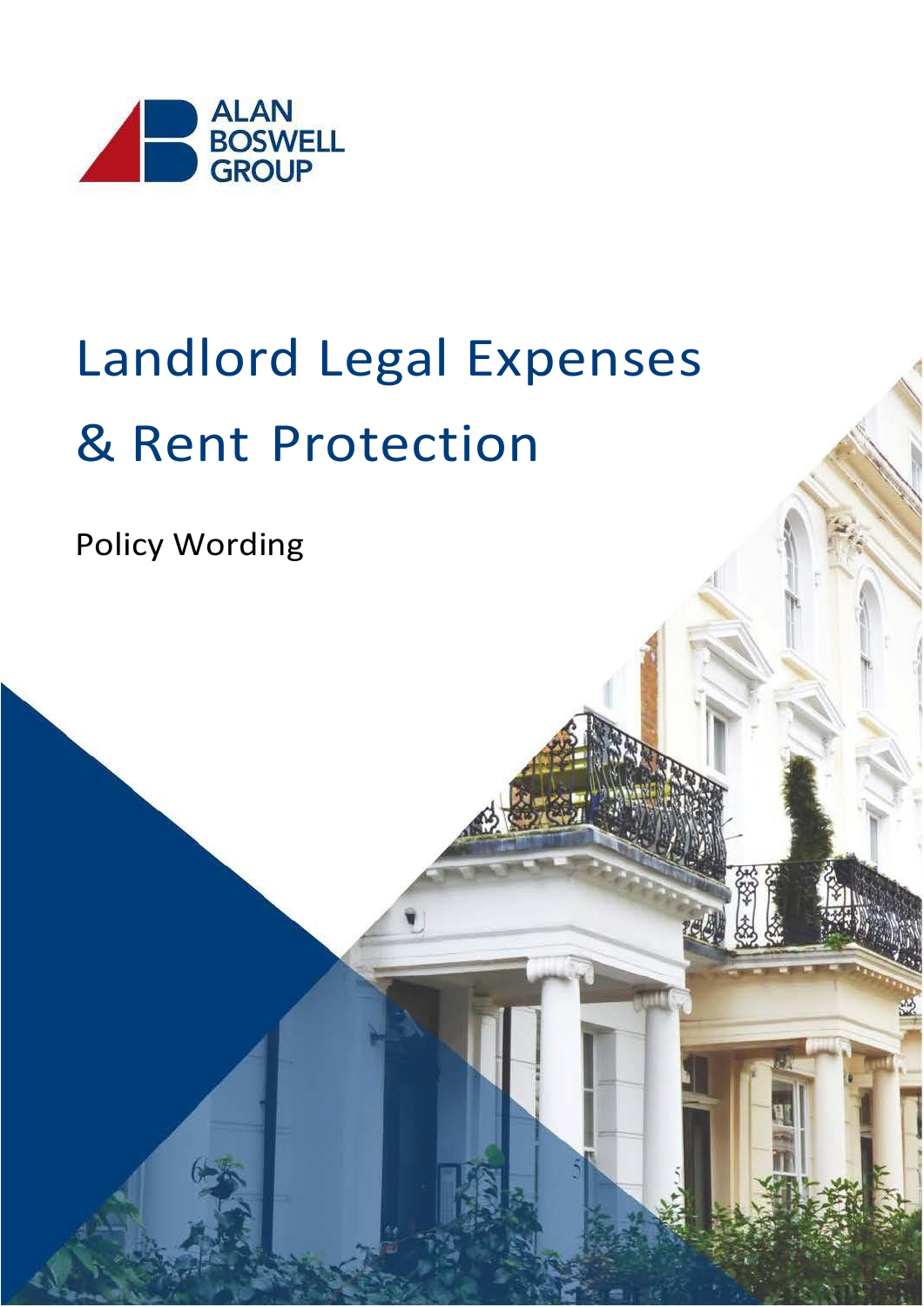### Welcome Contents

#### Assistance Helpline Services

**You** can contact one of **our** helplines to obtain legal advice and guidance. **We** will not accept responsibility if any of the helpline services fail for reasons beyond **our**  control.

#### Landlord Legal Advice Helpline – 03003035899

**Our** legal advice line operates 24 hour a day 7 days a week all year round for general legal advice. Use of the legal advice line does not constitute acceptance of a **claim**.

#### Tax Advice Helpline – 03003035885

**Our** landlord tax advice line operates 5 days a week Monday to Friday 9am till 5pm. This helpline is only available for property owners.

#### Making a Claim

If **you** wish to make a **claim**, it's important to let **us** know as soon as possible and during the **period of insurance**. **You** can obtain and submit a **claim** form to **us** by using one of the contact methods below.

**Online:** Visit [www.alanboswell.com/claims/rgi-claim](http://www.alanboswell.com/claims/rgi-claim) to submit **your claim** online.

**Post:**Alan Boswell Insurance Brokers, Prospect House, Rouen Road, Norwich, Norfolk,NR1 1RE

**Call us:** 03003035885 Mon to Fri 9am to 5pm

#### Terms of Cover

This policy is written on a '**Claims** occurring' basis, it is important to let **us** know about any potential **claims**  within 90 days. Any **claim**s notified after 60 days will have one month's rent payment deducted from any **claim**.

Please see the Policy Conditions section of this document, which setsout how**we** will assess**your claim**, **your** obligations to **us** under the policy and how **we** will handle **your claim**.

| 3  | Who does it cover?                             |
|----|------------------------------------------------|
| 3  | <b>Key Requirements</b>                        |
| 3  | Your Responsibility                            |
| 3  | Legal Advice Helpline                          |
| 3  | How to make a Claim                            |
| 4  | Our Regulator and Insurer                      |
| 4  | <b>Privacy Statement</b>                       |
| 5  | How to make a Complaint                        |
| 5  | <b>Financial Services Compensation Scheme</b>  |
| 5  | Fraud Prevention, Detection and Claims History |
| 6  | Definitions                                    |
| 9  | Cover                                          |
| 9  | Section 1a Rent Protection and Dilapidations   |
| 9  | Section 1b Eviction                            |
| 10 | Section 1c Rent Recovery                       |
| 10 | Section 2a Property Legal Disputes             |
| 10 | Section 2b Repair & Renovation Disputes        |
| 11 | Section 2c Health & Safety Prosecutions        |
| 11 | Section 2d Tax Protection                      |
| 11 | Section 3 Attendance Expenses                  |
| 12 | <b>General Conditions</b>                      |
| 15 | <b>General Exclusions</b>                      |
| 16 | <b>Other Formats</b>                           |
| 16 | <b>Telephone Calls</b>                         |
| 16 | Renewal Procedure                              |
| 16 | Contracts (Rights of Third Parties) Act 1999   |
| 16 | Your Agreement with Others                     |
| 16 | Governing Law                                  |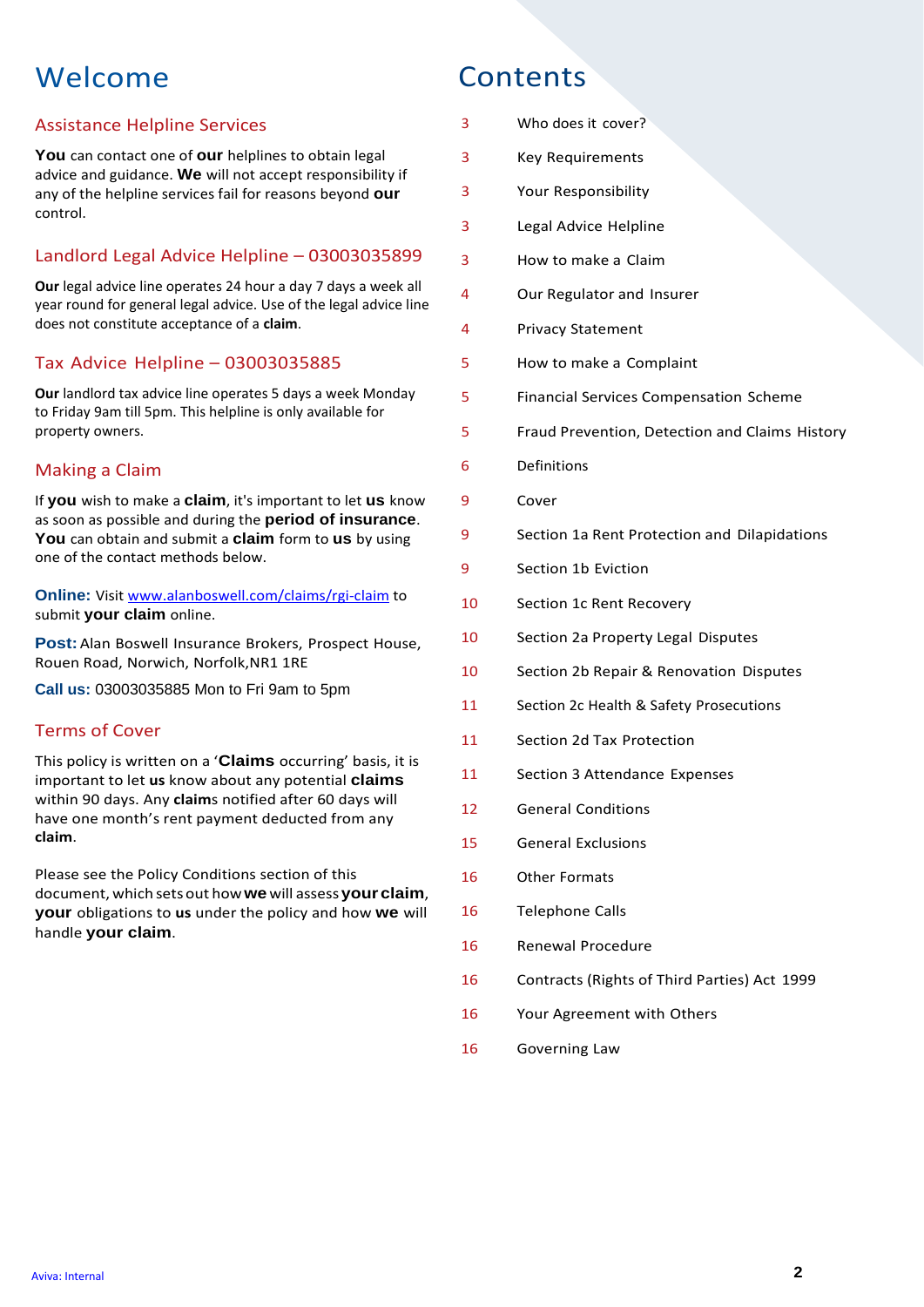#### renewal date.

### Important Policy Information

#### Who does it cover?

This policy covers the individual, company, partnership, management agent, association, letting agent providing a full management service for the property, or any other entity which owns or is responsible for the **property** shown on the **policy schedule**.

Please note no cover will be provided under section 2d Tax Protection when the policyholder is acting as a letting agent or management agent or is a limited company.

#### Key Requirements

- All **claim**s must be reported no later than 90 days after the **date of event**
- Contact must be made with the **tenant** and any **guarantor** within seven days if any **rent** is overdue to establish the reason for the arrears;
- Where appropriate all statutory and contractual notices must have been served upon the **tenant**;
- The **property** must only be used for residential purposes;
- A satisfactory **tenant reference** must have been carried out on each **tenant** and/or **guarantor** before the start of the **tenancy agreement** for the rent protection cover (if selected)
- A **tenancy agreement** must be in place for the duration of this policy;
- The **tenant** must be aged 18 years or over.
- At renewal **you** must ensure the **tenant**(s) and **guarantor** if applicable continue to meet the policy requirements.

#### Your Responsibility

#### **The Contract of Insurance**

The contract of insurance between **You** and **Us** consists of the following elements, which must be read together:

- **Your** policy wording;
- The information contained on the Statement of Fact document issued by **Us**;
- the **policy schedule**;
- any notice issued by **Us** at renewal;
- any endorsement to **Your** policy; and
- the information under the heading "Important Information" which **We** give **You** when **You** take out or renew **Your** policy.

In return for **You** having paid or agreed to pay the premium, **We** will provide the cover set out in this policy, to the extent of and subject to the terms and conditions contained in or endorsed on this policy.

#### **Important**

This policy is a legal contract. **You** must tell **Us** about any material circumstances which affect **Your** insurance and which have occurred either since the policy started or since the last

A circumstance is material if it would influence **Our** judgement in determining whether to provide the cover and, if so, on what terms. If **You** are not sure whether a circumstance is material ask **Your** insurance adviser. If **You** fail to tell **Us** it could affect the extent of cover provided under the policy.

**You** should keep a written record (including copies of letters) of any information **You** give **Us** or **Your** insurance adviser when **You** renew this policy.

#### **Breach of Term**

**We** agree that where there has been a breach of any term (express or implied) which would otherwise result in **Us** automatically being discharged from any liability, then such a breach shall result in any liability **We** might have under this policy being suspended. Such a suspension will apply only from the date and time at which the breach occurred and up until the date and time at which the breach is remedied. This means that **We** will have no liability in respect of any loss occurring, or attributable to something happening, during the period of suspension.

#### **Terms not relevant to the actual loss**

Where there has been non-compliance with any term (express or implied) of this policy, other than a term that defines the risk as a whole, and compliance with such term would tend to reduce the risk of:

- loss of a particular kind, and/or
- loss at a particular location, and/or
- loss at a particular time,

then **We** agree that **We** may not rely on the non-compliance to exclude, limit or discharge **Our** liability under this policy if **You** show that noncompliance with the term could not have increased the risk of the loss which actually occurred in the circumstances in which it occurred

#### Legal Advice Helpline

Available 24 hours a day throughout the year to provide **you**  with confidential telephone advice about any personal legal problem in the United Kingdom, Isle of Man or Channel Islands. A scheduled call back to **you** may be required during normal working hours subject to the complexity of the matter and/or the country in which **you** are resident.

To contact the helpline, phone: 03003035899 quoting the reference 'Alan Boswell'.

#### How to make a Claim

In the event of a **claim**, please contact **us** within 90 days from the **date of event**, giving **us** as much information as **you** can about what has happened to bring about the **claim**.

**Online:** Visi[t www.alanboswell.com/claims/rgi-claim](http://www.alanboswell.com/claims/rgi-claim) submit **your claim** online.

**Post:** Alan Boswell Insurance Brokers, Prospect House, Rouen Road, Norwich, Norfolk,NR1 1RE

**Call us:** 03003035885

**Our claims** line is open Monday to Friday 9am till 5pm

In order for **us** to help **you** more efficiently, please quote 'Landlord Legal' in all communications. **We** will only be able to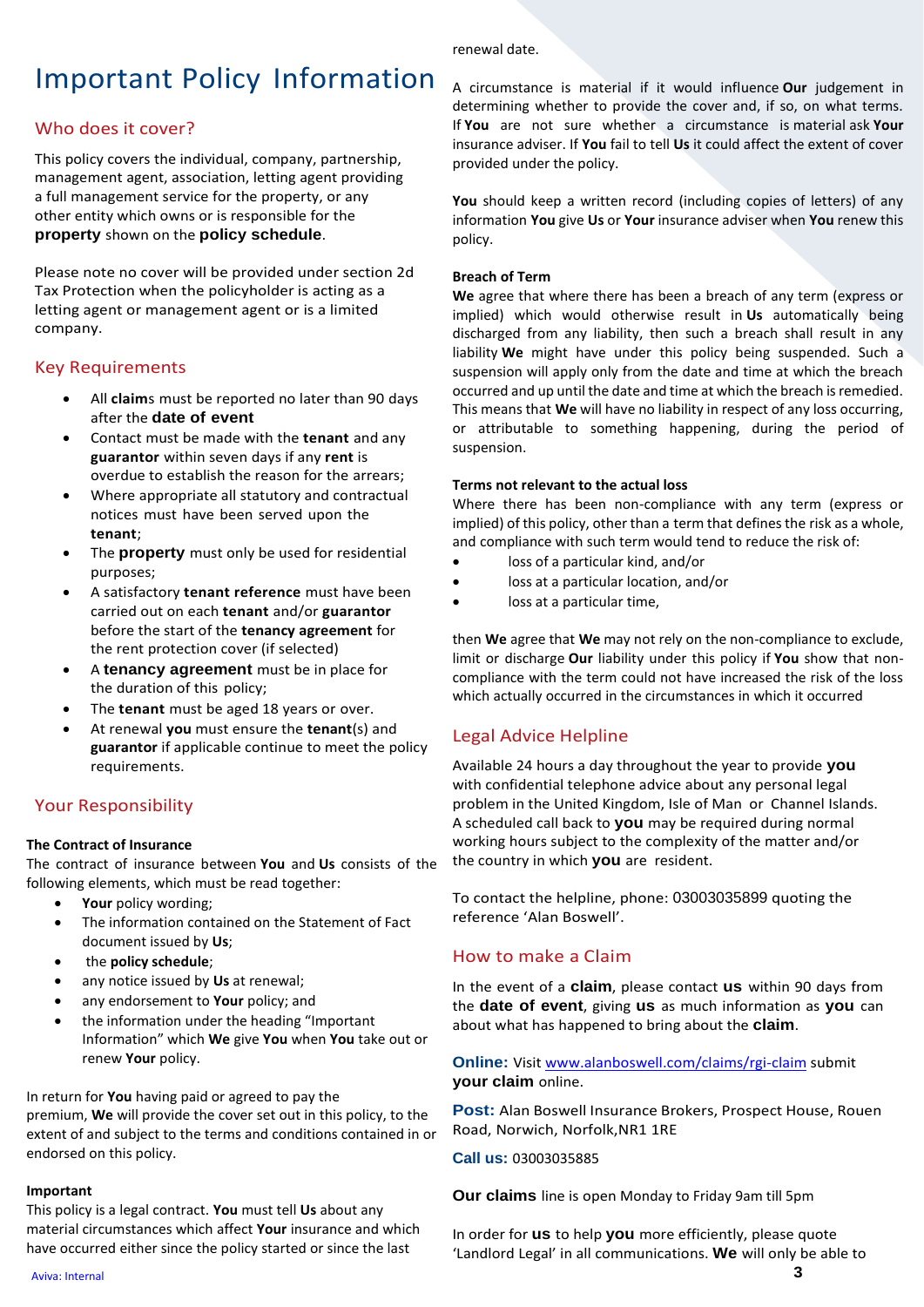review **your claim** once **we** are in receipt of the full documentation and information.

In order to progress **you**r **claim**, **we** will require documentation to prove **you**r landlord requirements have been met and enable eviction of **your tenant**. This may include, but is not limited to:

- A copy of the **tenancy agreement**;
- A copy of the **tenant reference**(s);
- An up to date **rent** schedule;
- A copy of the **guarantor**referencing and agreements (where applicable);
- Copies of any notices and correspondence which has been exchanged between **you** and the **tenant**  (and **guarantor** where applicable), for example, but not limited to, eviction notices, requests for payment of **rent**, etc;
- Confirmation that any **deposit** taken has been properly protected in accordance with the relevant legislation or a **deposit** replacement scheme has been utilised;
- Copies of bank statements showing rental payments received from the **tenant**;
- Copies of the Gas Safety Certificate and confirmation this was provided to the **tenant** at the start of the tenancy (where applicable);
- Copies of the Energy Performance Certificate and confirmation this was provided to the **tenant** at the start of the tenancy;
- Evidence that the How to Rent Guide has been issued to the **tenant** prior to the **tenancy agreement** (where applicable).
- Additional documentation that may include but is not limited to a copy of the check-in and check-out inventories of contents and condition of the **property**

#### Important

Please do not appoint **your** own **appointed** 

**representative**, **we** will not be liable for any costs incurred.

#### Administrator

This insurance is administered by Alan Boswell Insurance Brokers Ltd.

Alan Boswell Insurance Brokers Ltd is authorised by the Financial Conduct Authority Firm Reference Number 02591252

#### Insurer

This insurance is underwritten by Aviva Insurance Limited. Registered in Scotland, No. 2116. Registered Office: Pitheavlis, Perth PH2 0NH.

Authorised by the Prudential Regulation Authority and regulated by the Financial Conduct Authority and the Prudential Regulation Authority. Firm Reference Number (FRN) 202153

#### Privacy Statement

#### **Aviva - Data Protection - Privacy Notice**

Aviva Insurance Limited is the main company responsible for **you**r Personal Information (known as the controller).

**We** collect and use Personal Information about **you** in relation to **our**  products and services. Personal Information means any information relating to **you** or another living individual who is identifiable by us. The type of Personal Information **we** collect and use will depend on **our**  relationship with **you** and may include more general information (e.g. **you**r name, date of birth, contact details) or more sensitive information (e.g. details of **you**r health or criminal convictions).

Some of the Personal Information **we** use may be provided to **us** by a third party. This may include information already held about **you** within the Aviva group, information **we** obtain from publicly available records, third parties and from industry databases, including fraud prevention agencies and databases.

This notice explains the most important aspects of how **we** use **you**r Personal Information, but **you** can get more information by viewing **our**  full privacy policy at [aviva.co.uk/privacypolicy](http://www.aviva.co.uk/privacypolicy) or requesting a copy by writing to **us** at: The Data Protection Team, Aviva, PO Box 7684, Pitheavlis, Perth PH2 1JR. If **you** are providing Personal Information about another person **you** should show them this notice.

**We** use **you**r Personal Information for a number of purposes including providing our products and services and for fraud prevention.

**We** also use profiling and other data analysis to understand **our**  customers better, e.g. what kind of content or products would be of most interest, and to predict the likelihood of certain events arising, e.g. to assess insurance risk or the likelihood of fraud.

**We** may carry out automated decision making to decide on what terms **we** can provide products and services, deal with **claim**s and carry out fraud checks. More information about this, including **you**r right to request that certain automated decisions **we** make have human involvement, can be found in the "Automated Decision Making" section of **our** full privacy policy.

**We** may process information from a credit reference agency, including a quotation search where **you** are offered an Aviva credit payment facility. More information about this can be found in the "Credit Reference Agencies" section of **our** full privacy policy.

**We** may use Personal Information **we** hold about **you** across the Aviva group for marketing purposes, including sending marketing communications in accordance with **your** preferences. If **you** wish to amend **your** marketing preferences please contact **us** at: [contactus@aviva.com](mailto:contactus@aviva.com) or by writing to **us** at: Aviva, Freepost, Mailing Exclusion Team, Unit 5, Wanlip Road Ind Est, Syston, Leicester, LE7 1PD. More information about this can be found in the "Marketing" section of **our** full privacy policy.

**Your** Personal Information may be shared with other Aviva group companies and third parties (including **our** suppliers such as those who provide **claim**s services and regulatory and law enforcement bodies). **We** may transfer **your** Personal Information to countries outside of the UK but will always ensure appropriate safeguards are in place when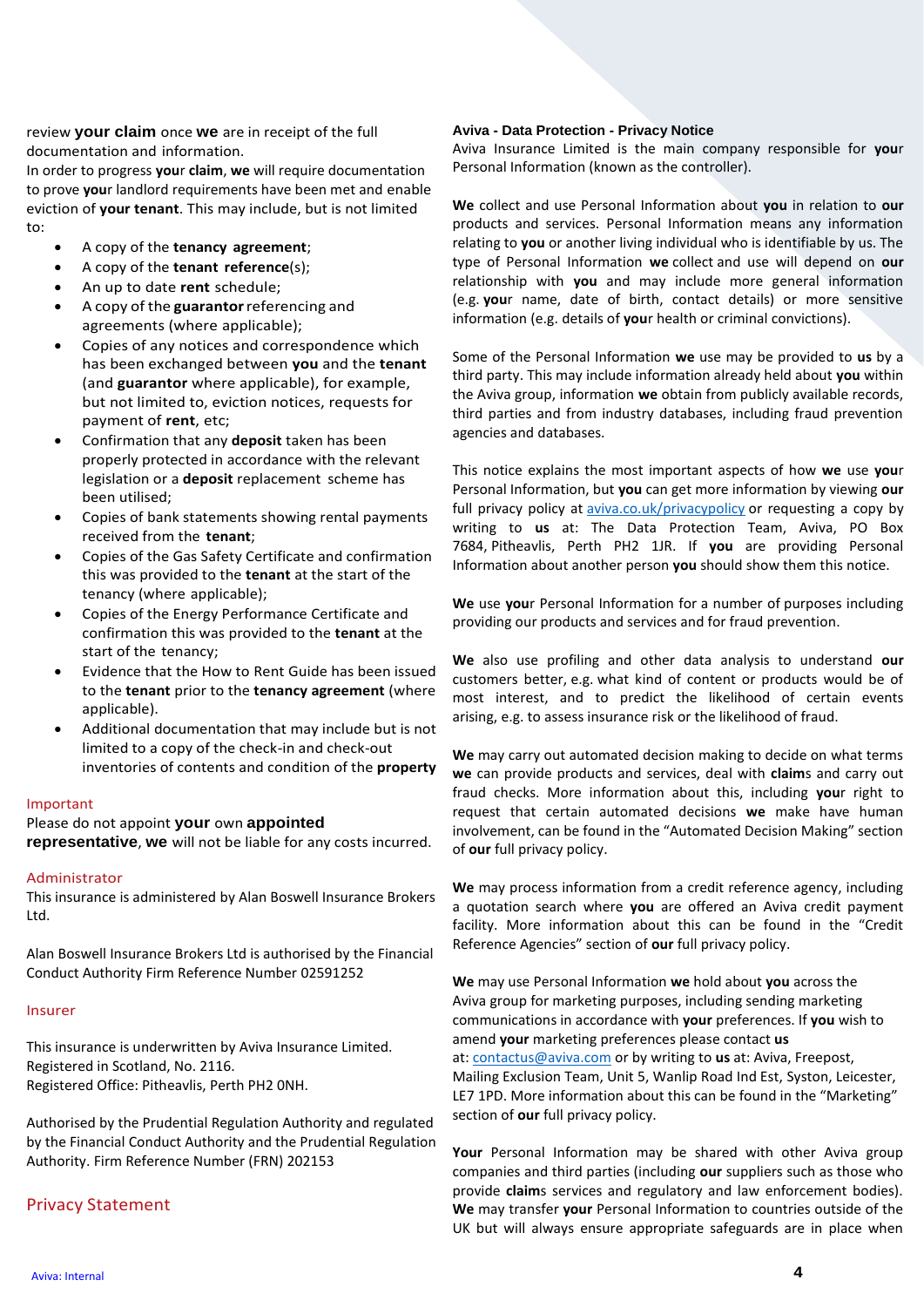#### doing so.

**You** have certain data rights in relation to **your** Personal Information, including a right to access Personal Information, a right to correct inaccurate Personal Information and a right to erase or suspend **our** use of **your** Personal Information. These rights may also include a right to transfer **you**r Personal Information to another organisation, a right to object to **our** use of **your** Personal Information, a right to withdraw consent and a right to complain to the data protection regulator. These rights may only apply in certain circumstances and are subject to certain exemptions. **You** can find out more about these rights in the "Data Rights" section of **our** full privacy policy or by contacting **us** at [dataprt@aviva.com](mailto:dataprt@aviva.com)

#### Fraud prevention and detection

In order to prevent and detect fraud **We** may at any time:

- Share information about **You** with other organisations and public bodies including the Police;
- Undertake credit searches and additional fraud searches;
- Check and/or file **Your** details with fraud prevention agencies and databases, and if **You** give **Us** false or inaccurate information and **We** suspect fraud, **We** will record this to prevent fraud and money laundering.

**We** and other organisations may also search these agencies and databases to:

- Help make decisions about the provision and administration of insurance, credit and related services for **you** and members of your household
- Trace debtors or beneficiaries, recover debt, prevent fraud and to manage **Your** accounts or insurance policies;
- Check Your identity to prevent money laundering, unless **You** provide **Us** with other satisfactory proof of identity;
- Check details of job applicants and employees.

**You** should show these notices to anyone who has an interest in the insurance under the policy.

**we** collect and why **we** collect it. **You** can withdraw **your** consent at any point by notifying ABIB, however if **you** have an on-going claim this may affect continued cover under **your** policy. Should **your** data need updating, this can also be done at any point by contacting ABIB.

To view **our** full privacy notice, **you** can go to [www.alanboswell.com/privacy](http://www.alanboswell.com/privacy)

#### Complaints Procedure

#### **What to do if you are unhappy**

If **you** have a complaint about this insurance please contact **your** insurance adviser. Contact details can be found on **your** insurance documents**.** 

#### **What will happen if Aviva is handling your complaint If your complaint is not resolved quickly:**

- Your complaint will be acknowledged promptly.
- A dedicated complaint expert will be assigned to review **your** complaint.
- A thorough and impartial investigation will be carried out.
- **You** will be kept updated of the progress.
- Everything will be done to resolve things as quickly as possible.
- A written response will be sent to **you** within eight weeks of receiving **your** complaint, this will inform **you** of the results of the investigation or explain why this isn't possible.

Where **your** concerns are unable to be resolved or have not been resolved within eight weeks, **you** may be able to ask the Financial Ombudsman Service (FOS) to carry out an independent review. Whilst firms are bound by their decision **you** are not. Contacting them will not affect **your** legal rights.

**You** can contact the FOS by telephone on 0800 023 4567. Or visit their website at www.financial-ombudsman.org.uk, where **you** will find further information.

#### Financial Services Compensation Scheme

Depending on the circumstances of **your claim you** may be entitled to compensation from the Financial Services Compensation Scheme (FSCS) if **we** cannot meet **our** obligations. See fscs.org.uk

#### **Alan Boswell Insurance Brokers Privacy Notice**

Alan Boswell Insurance Brokers Ltd (ABIB) needs to collect and store personal data about its clients and insurance claims, to allow it to maintain its core operations and meet its customers' requirements effectively. The provision of this personal data is necessary for ABIB to administer **your** insurance policy and meet **our** contractual requirements under the policy.

It is important to ABIB that **you** are clear on what information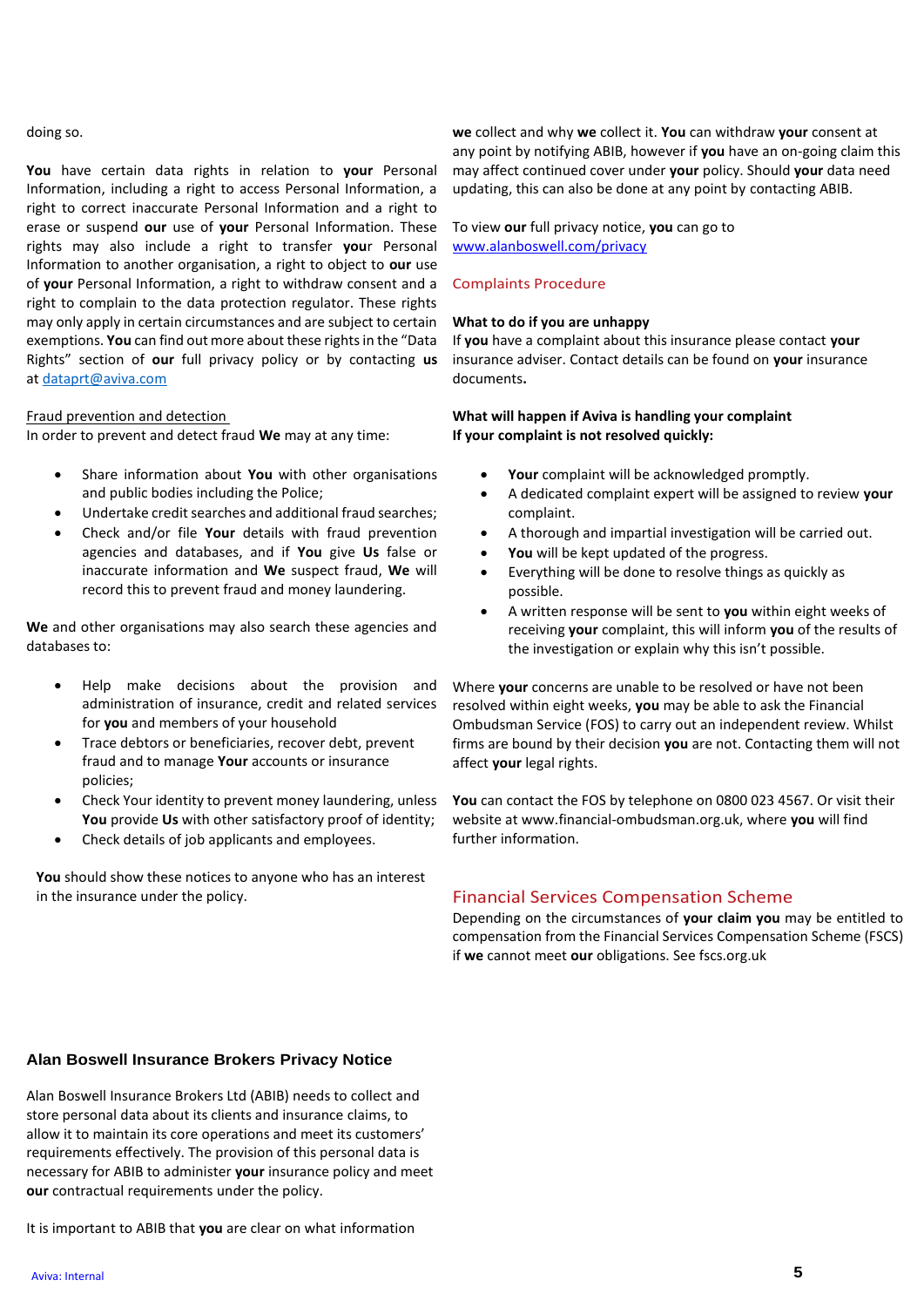### Definitions

The words and phrases listed below will have the same meanings wherever they appear in this policy. These words and phrases can be identified in bold throughout the policy.

#### **Any One Claim**

All **claims** or **civil proceedings** consequent upon the same original cause, event or circumstance.

#### **Appointed Representative**

The**panelsolicitor**,solicitor'sfirm, barrister, independent mediator or other suitably qualified person appointed by **us** to act on **your** behalf.

#### **Benefit(s)**

Any housing benefits claimed by the **tenant**(s), such as housing benefit or universal credit.

#### **Broker**

The company or third party who arranged this policy on **your** behalf.

#### **Claim(s)**

A **claim** under this policy following a breach of the **tenancy agreement** by the **tenant** or any other event that leads to a **claim** covered under this policy.

#### **Civil Proceedings**

Civil court, civil tribunal or civil arbitration proceedings, which are subject to the jurisdiction of the courts of the United Kingdom, the Isle of Man or the Channel Islands.

#### **Date of Event**

The date of the first breach of the **tenancy agreement**  by the **tenant** or any other event which leads to a **claim**  covered under this policy. Where there is more than one such event, the date of the first of these.

#### **Deposit**

The sum of money collected from the **tenant** and held by **you** or **your** agent in accordance with Section 213 of the Housing Act 2004 in respect of a **tenancy agreement** to which it applies to provide an indemnity for losses incurred by **you** arising from the **tenant** failing to perform their obligations set out in the **tenancy agreement**.

#### **Dilapidations**

Any repairs required or damage to the **property**, over and above general wear and tear, for which the **tenant** is liable in accordance with the **tenancy agreement**.

#### **Fees**

Any disbursement costs incurred by an **appointed** 

**representative** on **your** behalf in respect of services supplied by a third party. Disbursements may include, for example, barristers' fees (provided that the barrister is not acting under a conditional fee agreement or equivalent arrangement) or expert report fees.

#### **Guarantor**

The individual or organisation that has provided a signed document of financial guarantee of the **tenant**'s performance of their obligations under the **tenancy agreement**. Professional **guarantor** companies are not acceptable. A **guarantor** must meet each of the following criteria.

#### 1) Affordability

- a. Evidence showing monthly employment gross income is at least 3 x the monthly **rent** or;
- b. Evidence showing retirement monthly income is at least 3 x the monthly **rent** or;
- c. Evidence of immediate access to savings of at least 6 x the monthly **rent** for the 6 months prior to the start of the policy or;
- d. If self-employed either sight of the previous three months' banks statements; or confirmation from an accountant of the guarantor's gross monthly income; or previous year's tax return showing 3 x monthly rent.
- 2) Identification
	- a. Two forms of identification of which one is photographic.
- 3) Credit check
	- a. Confirmed credit check from a licensed credit company showing no outstanding or satisfied CCJs in the previous 3 years and no undischarged bankruptcies

Or

Written confirmation from **us** that the guarantor is acceptable.

#### **HMRC Investigation(s)**

The investigation into **your** tax affairs by HM Revenue & Customs (HMRC) following a request by an officer of HMRC to examine **your** tax affairs relating to the letting of the **property** and the issue of a formal notice under S9A or 12AC of the Taxes Management Act 1970 or under Paragraph 24 (1) Schedule 18 of the Finance Act 1988.

#### **Insurer**

Aviva Insurance Limited.

#### **Inventory**

A detailed record of the **property**'s fixtures, fittings and contents and their respective condition.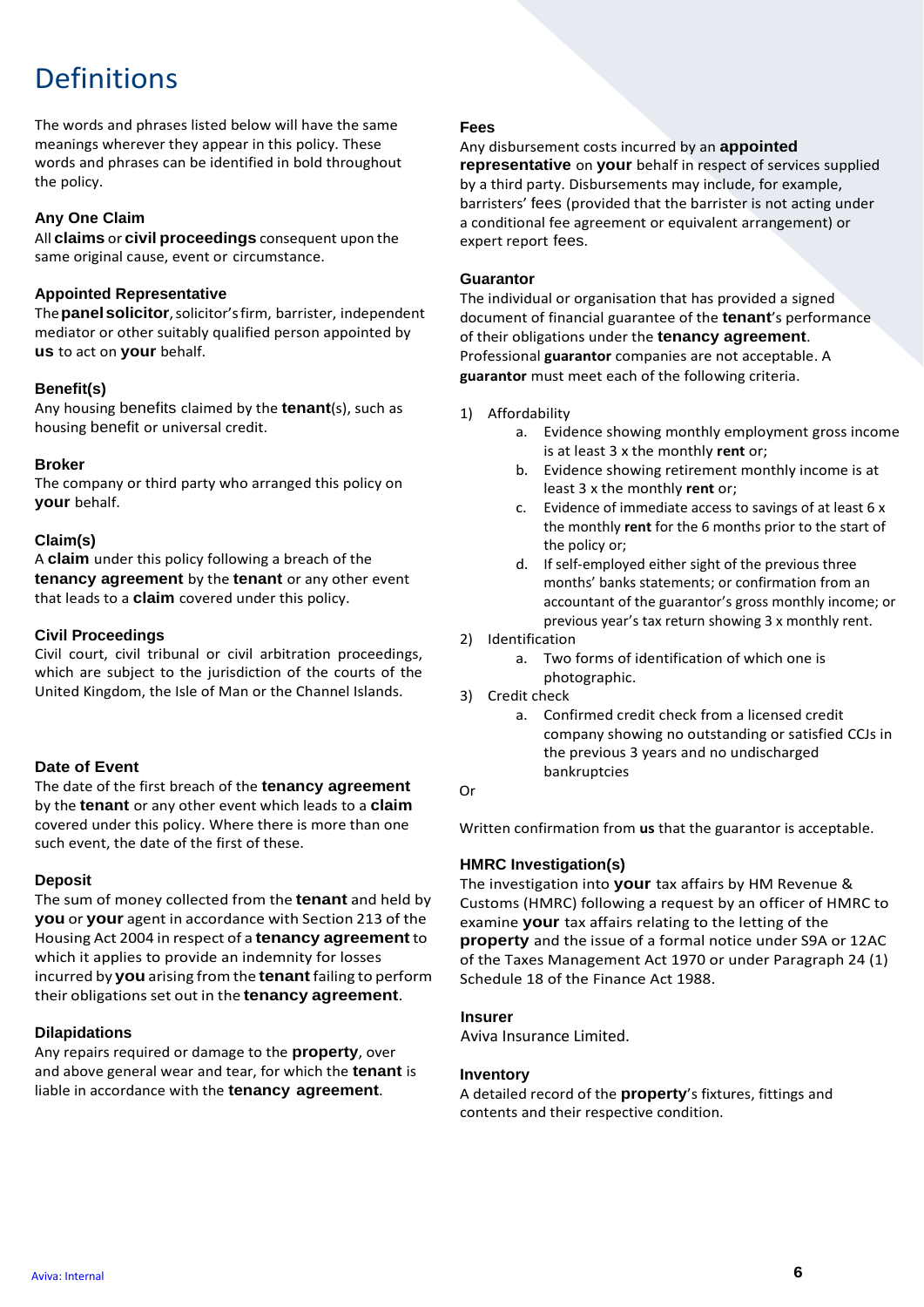#### **Legal Costs**

- a) Any professional legal fees**, mediation service fees** and expenses that **you** are bound to pay and which have been reasonably incurred by the **appointed representative**;
- b) Any costs incurred by other parties that **you**  become liable for in court, tribunal proceedings or under a settlement made with another party with the consent of the **insurer** but excluding any costs which **you** may be ordered to pay by a court of criminal jurisdiction or in adjudication proceedings other than the cost of the adjudicator.

#### **Limit(s) of Indemnity**

The maximum amount payable under this policy, as specified below:

Section 1a – Rent Protection: The monthly rent shown in the **tenancy agreement** up to a maximum amount value of £2,500 per month for a maximum of 15 months.

Once vacant possession is gained **we** will pay 75% of the monthly **rent** for a maximum of three months or until the property is re-let; whichever occurs first.

Section 1b – Eviction: **Legal costs** and **fees** up to £100,000 per **claim.**

Section 1c – Rent recovery: **Legal costs** and **fees** up to £100,000 per **claim.**

#### Section 2 – Property Owners Legal Expenses:

- **Any one claim**: £100,000
- The total of all **claims** within the **periodof insurance**: £100,000

Section 3 – Attendance Expenses: Maximum of £100 per day and a maximum of £1,000 for **any one claim**.

#### **Mediation Service**

The independent mediation service provided by and paid for by **us** and/or any government mediation scheme.

#### **Panel Solicitor**

A solicitor recommended by **us** to **you** in the event of a **claim**, to act on **your** behalf and provide assistance.

#### **Part 36 Offer**

Any offer made to settle a **claim**, whether blame is accepted or not, made by either party to the **claim**. To be accepted, the offer must:

- Be in writing;
- Call itself a Part 36 Offer;
- Be open for at least 21 days, when the offeror will pay the opponent's costs, if accepted;
- Specify if the offer covers the whole **claim**, part of it, or an issue that arises in it and, if so, which;
- Advise whether any counterclaim is factored in.

#### **Period of Insurance**

The period for which the **insurer** has agreed to provide this insurance, unless otherwise agreed by **us** this will

be 12 calendar months from the inception date of this policy.

#### **Policy Schedule**

The schedule provided in connection with this policy which outlines the cover provided including reference to the **property**.

#### **Property**

Buildings owned by **you** or that **you** are responsible for, and land immediately surrounding them which are used solely for domestic residential purposes within the **territorial limits**, detailed in the **tenancy agreement** and which are declared on the **policy schedule**.

#### **Reasonable Prospects of Success**

A greater than 50% chance that **you** will recover losses or damages (or obtain any other legal remedy that **we** have agreed to, including an enforcement of judgment), make a successful defence or make a successful appeal or defence of any appeal in **your** pursuit of **civil proceedings**.

#### **Rent**

The amount payable by the **tenant** to **you** as set out in the **tenancy agreement**.

#### **Tenancy Agreement**

An agreement to use the **property** which amounts to a **property** right between **you** and the **tenant** in relation to the **property** which is:

- a) An Assured Shorthold Tenancy agreement as defined within the Housing Act 1998 (as amended); or
- b) A Company Residential tenancy (company let) created after 28th February 1997 where the **tenant** is a Private Limited Company (Ltd) or Public Limited Company (Plc) and the **property** is let purely for residential purposes to an employee of the **tenant**; or
- c) A written common law residential **tenancy agreement** created after 28th February 1997 between individuals where the **rent** is in excess of £100,000 per annum;
- d) For tenancies in Scotland, a Short Assured Tenancy or Assured Tenancy as defined in the Housing (Scotland) Act 1988 or a Private Residential tenancy agreement created afterthe 1st December 2017 as defined within the Private Housing (Tenancies) (Scotland) Act 2016.

#### **Tenant**

The individual who has entered into a **tenancy agreement**  with **you**, who is the subject of the **tenant reference** and who occupies the **property**.

Where the **tenant** is a company the property can only be occupied by their employees for domestic purposes only.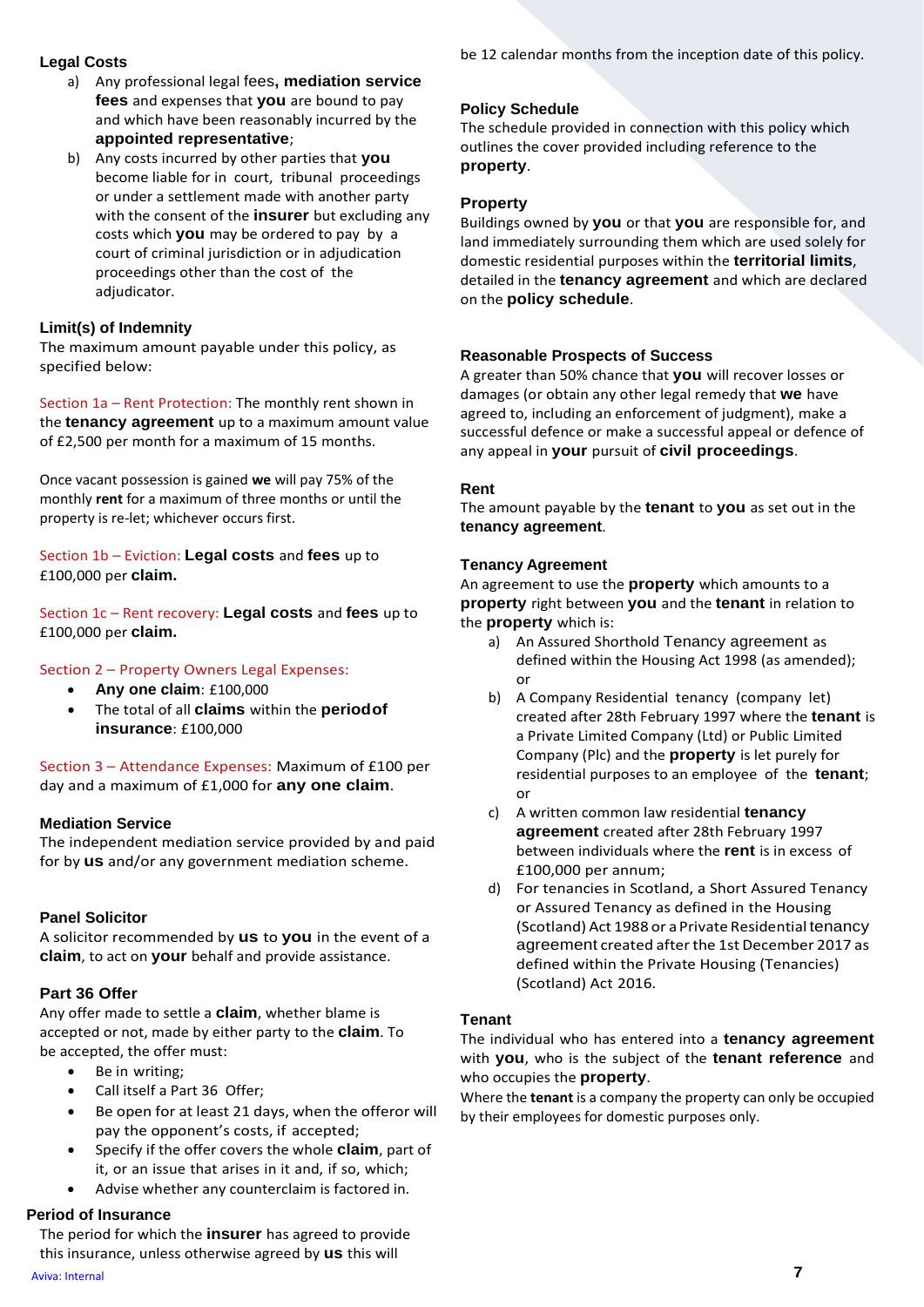#### **Tenant Reference**

Checks carried out on the **tenant** before the

commencement of the **tenancy agreement** or this policy. As a minimum requirement, a **tenant reference** check must include:

#### 1) Affordability

- a. Evidence showing monthly employment gross income is at least 2.5 x the monthly **rent** or;
- b. Evidence showing retirement monthly income is at least 2.5 x the monthly **rent** or;
- c. Evidence of immediate access to savings of at least 6 x the monthly rent for the 6 months prior to the start of the policy or;
- d. If self-employed either sight of the previous three months' banks statements; or confirmation from an accountant of the **tenant's** gross monthly income; or previous year's tax return showing 3 x the monthly rent.
- 2) Identification
	- a. Evidence the **tenant** has passed the right to rent check; or
	- b. Two forms of identification of which one is photographic.
- 3) Credit check
	- a. Confirmed credit check from a licensed credit company showing no outstanding or satisfied CCJs in the previous 3 years and no discharged bankruptcies.

Or

Written confirmation from **us** that the **tenant** is acceptable.

Where the **tenant** has failed to meet the requirements of the **tenant reference** a **guarantor** must be sought who must meet the **guarantor** requirements.

In the event the **tenancy agreement** has been in place for greater than 12 months at the inception date of this policy the above checks will not be required provided there have been no breaches of the **tenancy agreement** and no late payments (more than 31 days late) in the last 12 months and **you** are not aware of any changes in the **tenant**'s financial circumstances. In the event of a **claim we** will require the **rent** schedule and proof of payments for the last 12 months showing confirmation that payments for **rent** have been received in accordance with the **tenancy agreement**.

In the event that the **tenant** has been late (more than 31 days late) in making any **rent** payments in accordance with the **tenancy agreement**, or has otherwise breached their **tenancy agreement**, within the preceding 12 months, or **you** are aware of changes in the **tenant's** financial circumstances before the inception or renewal date of this policy **you** must undertake a new **tenant reference** check on the **tenant**.

#### **Territorial Limits**

The United Kingdom, Channel Islands and the Isle of Man.

#### **You**/**Your**

The individual, company, firm, partnership, management agent, letting agent providing a full management service for the **property**, association, or any other entity which owns or is responsible for the **property** shown on the **policyschedule**, which may include at **your** request, any of **your** employees including a director or partner.

#### **We**/**Our**/**Us**

Alan Boswell Insurance Brokers Ltd and/or Aviva Insurance Limited (as the case may be).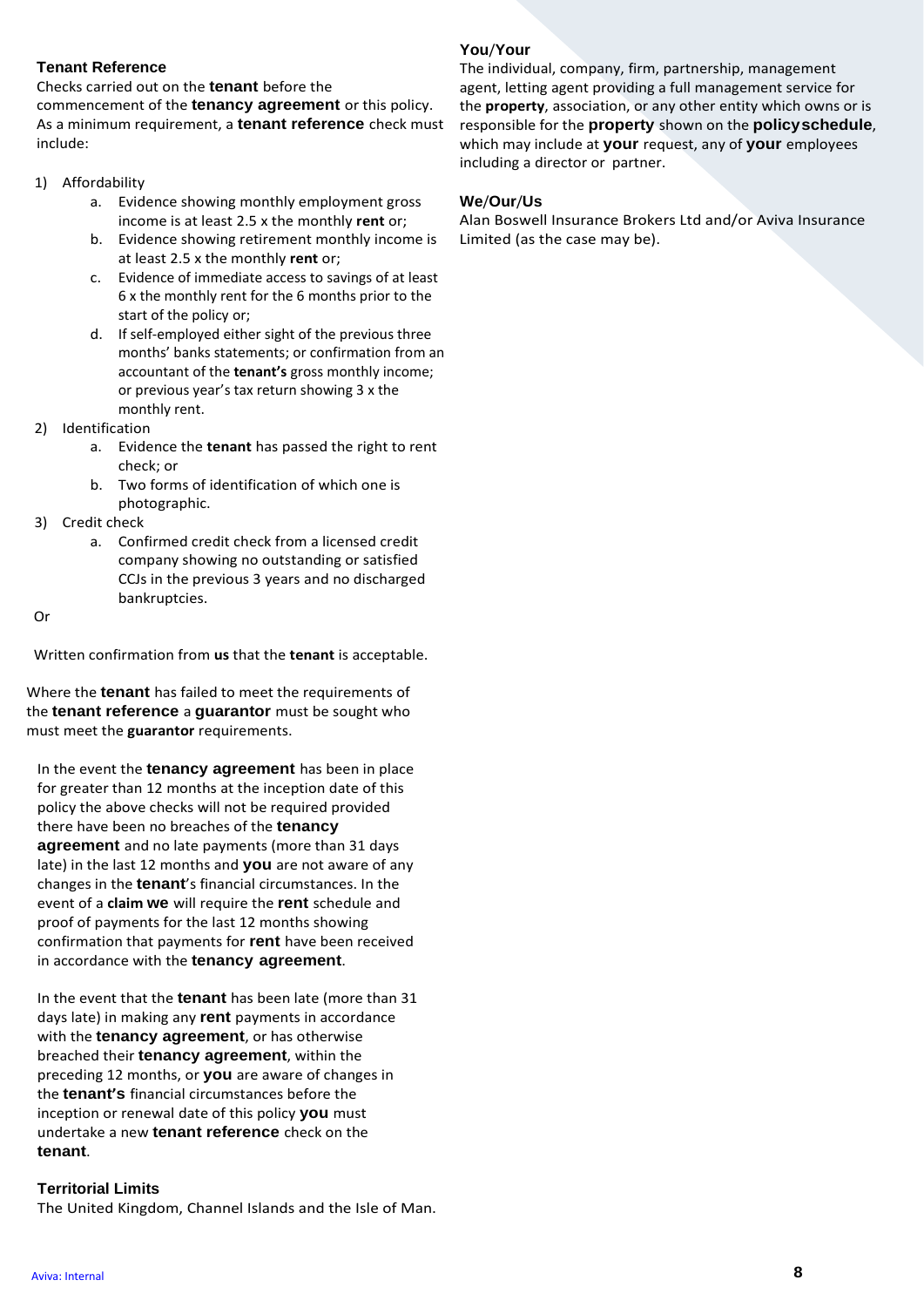### Cover

#### Section 1a - Rent Protection and Dilapidations

#### **What is Covered?**

The **insurer** will cover **rent** arrears due from the **tenant**  under the **tenancy agreement** which **you** have notified to **us** within 90 days of the **date of event** and where **you**  are pursuing a **claim** that has been accepted under Section 1b of this policy, subject to the following conditions:

#### **Rent Protection**

- a) **Rent** must be not less than two complete months in arrears
- b) **Claims** must be notified a maximum of 90 days after the **date of event**. **Claims** notified after 60 days of the **date of event** will result in an amount equivalent to one month's complete **rent** being deducted from any **claims** payment.
- c) After the initial payment any further **rent**  protection payments will be made one month in arrears from the day the payment is due in accordance with the **tenancy agreement**, once confirmation is received that the **tenant**(s) has not vacated the **property** and no **rent** payment has been received;
- d) Where vacant possession is secured between unpaid **rent** payments due in accordance with the **tenancy agreement, rent** protection will be calculated on a pro-rata basis;
- e) The **claim** payment amount will take into account any rental payment made to **you** from other sources such as **benefits**.
- f) **You** do not financially profit from any **claim**.
- g) A satisfactory **tenant reference** or **guarantor** reference must have been obtained in respect of all **tenants** and/or **guarantors**.

#### **Dilapidations**

- a) **You** or **your** representative must inspect the **property** before the commencement of the **tenancy agreement** and provide an **inventory**  to the **tenant**. The **inventory** must be signed by the **tenant** within 7 days of the commencement of the **tenancy agreement**.
- b) **You** or **your** representative must inspect the **property** after vacant possession has been obtained and provide a check in and check-out report in the event of any **claim** for **dilapidations.**

#### **What is Excluded?**

- a) The **insurer** will not pay **claims**under this section until the **rent** has been in arrears for the equivalent of two full monthly payments.
- b) The **insurer** will not pay any **rent** payments due

under the policy where **you** fail to correctly issue and serve on the **tenant** the appropriate statutory and contractual notices within the required legal timeframe.

- c) **Rent** protection cover ceases once vacant possession has been gained.
- d) The amount equivalent to any **deposit** held will be deducted from the last **rent** protection payment unless the **deposit** is subsequently required to meet the cost of any **dilapidations**.
- e) In the event that **you** have received any overpayments of **rent we** reserve the right to recover these costs from **you**.
- f) **Claims** occurring outside the **territorial limits**.
- g) **Claims** not reported within 90 days of the **date of event**. **Claims** notified within 60 to 90 days of the **date of event** will result in an amount the equivalent of one month's complete **rent** being deducted from the arrears.
- h) **Dilapidations** does not provide cover for general wear and tear and cleaning.

#### Section 1b - Eviction

#### **What is Covered?**

The **insurer** will provide cover in respect of **legal costs** and **fees** incurred to evict a **tenant** from the **property** for any breach of **tenancy agreement** by the **tenant** within the **territorial limits** subject to:

- a) Contact being made with the **tenant** and any **guarantor** within seven days if any **rent** is overdue to establish the reason for the arrears;
- b) If the **tenant** or **guarantor** cannot be contacted, and it is lawful to do so, **you** must then serve notice of a requirement to undertake an inspection in accordance with **your** obligations within the **tenancy agreement**  and visit the **property**. If **you** are unsure that such an inspection is lawful, **you** should seek legal advice;
- c) Where required by **us** or the law, **you** must attempt in good faith to settle the **claim** using the **mediation service**.

**We** will assist **you** by issuing the appropriate statutory and contractual notices on the **tenant**(s) on **your** behalf. If **you**  choose to issue these notices yourself, without assistance from **us**, **we** will not cover any additional loss of **rent** or any associated costs as a result of **your** failure in issuing the notices correctly.

#### **What is Excluded?**

- a) The **insurer** will not pay any **claims** where the appropriate statutory and contractual notices have not been correctly served on the **tenant** by **you**.
- b) **Claims** not reported within 90 days of the **date of event**.
- c) **Claims** occurring outside the **territorial limits**.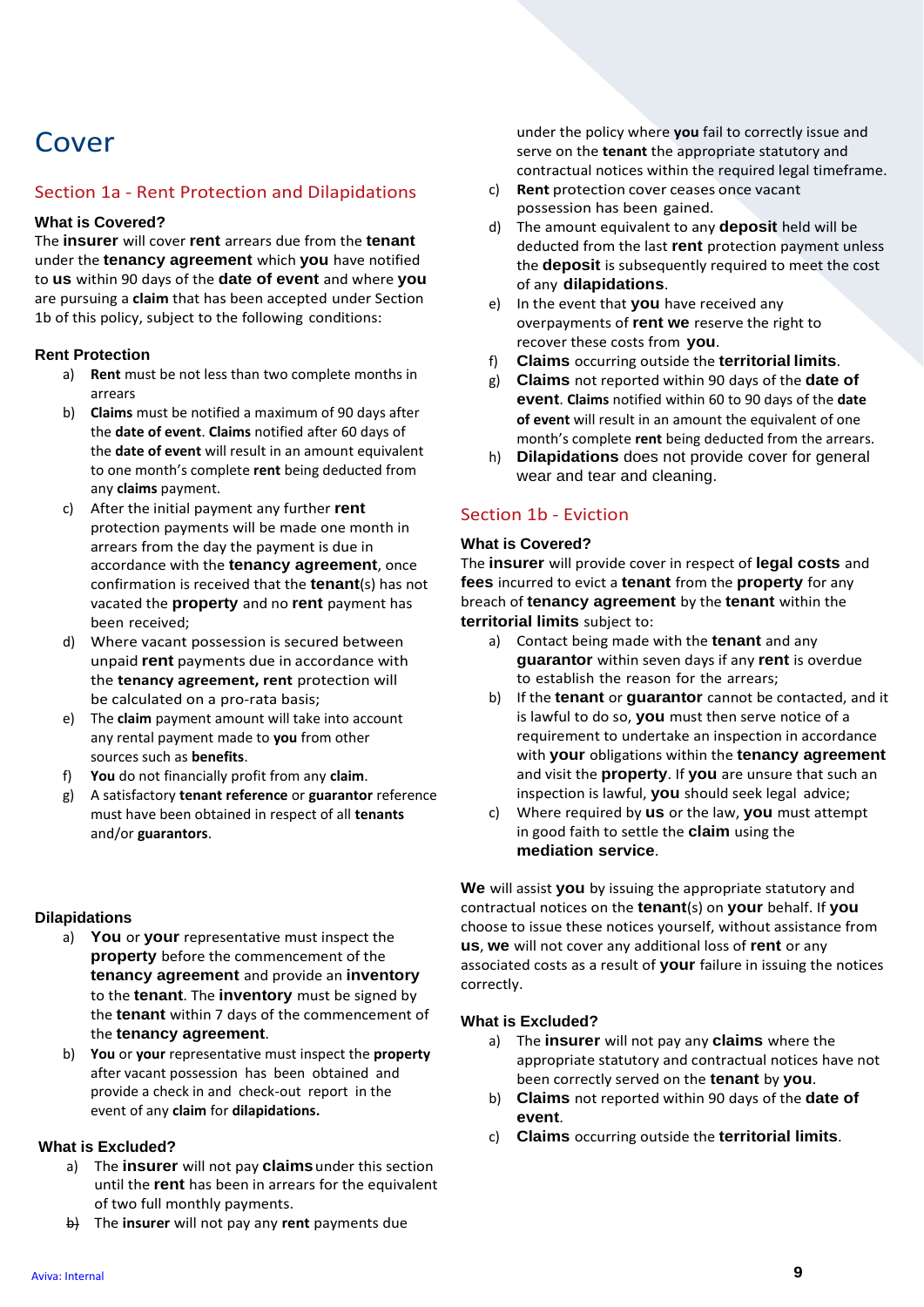#### Section 1c – Rent Recovery

#### **What is Covered?**

The **insurer** will indemnify **you** in respect of **legal costs** incurred in the recovery of an undisputed debt for **rent** where the dispute and **civil proceedings** or **rent** arrears occur within the **territorial limits** and the **claim** is notified to **us** within 90 days of the **date of event**. Subject

to:

- a) All **rent** debt recovery cases must be notified to the **insurer** within 90 days of the due date of the unpaid **rent** payment;
- b) The amount in dispute must exceed a minimum of £1,000 for the **claim** to be activated after the **claim** has been reported;
- c) All reasonable measures to recover the **rent** must have been exhausted;
- d) The **insurer** selecting the most appropriate means of recovery.

#### **What is Excluded?**

The **insurer** will not pay **claims** arising from or associated with:

- a) More than two separate **rent** debt recoveries for any one **tenant** in any one **period of insurance**;
- b) **Claims** reported to **us** after 90 days of the due date of the unpaid **rent** payment;
- c) **Claims** where the total amount of unpaid **rent** is less than £1,000;
- d) **Claims** occurring outside the **territorial limits**;

#### Section 2a - Property Legal Disputes

#### **What is Covered?**

The **insurer** will indemnify **you** against **legal costs** and **fees** incurred in any dispute or **civil proceedings**  occurring within the **territorial limits** made by or brought against **you**:

- a) In respect of the physical possession of the **property** provided that where appropriate all statutory and contractual notices have been correctly served on the **tenant**. Please refer to general condition 2 - **property** legal disputes & **rent** protection **claims** for details of which notices may be applicable.
- **b)** In respect of the terms of the **tenancy agreement** relating to the use or maintenance of the **property**.
- c) In respect of actual or alleged negligence or nuisance originating from the **property**.
- d) In respect of non-payment of service charges due from a **tenant** provided the amount in dispute being more than £1,000 and any **legal costs**  and **fees** being limited to 75% of the amount in dispute.
- e) In respect of actual or alleged **dilapidations**  to the **property** subject to the amount in dispute being more than £1,000 and any **legal costs** and **fees** being limited to 75% of the

amount in dispute.

f) Under the Commonhold and Leasehold Reform Act 2002 or as amended; provided that **you** will suffer financial loss if **you** fail to pursue or defend the **claim**  or **civil proceedings**.

#### **What is Excluded?**

The **insurer** will not pay **claims** arising from or associated with:

- a) The pursuit or defence of **claims** relating to the payment or non-payment of any tax and/or mesne profits or any review of **rent** or service charge.
- b) Any dispute relating to **rent**, tax planning or building regulations or decisions or compulsory purchase orders or any actual, planned or proposed works by or under the order of any government or public or local authority.
- c) Any dispute arising from the negotiation, review or renewal of a **tenancy agreement** or the subsequent purchase of the **property** whether or not such purchase is completed.
- d) Any actual or alleged harassment of **you** or a **tenant**.
- e) A dispute over subsidence, heave or landslip howsoever caused.
- f) A contract dispute other than where the contract is a **tenancy agreement**.
- g) Any planning application, review or decision.
- h) **Claims** occurring outside the **territorial limits**.
- i) **Claims** not reported within 90 days of the **date of event**.

#### Section 2b - Repair & Renovation Disputes

#### **What is Covered?**

The **insurer** will indemnify **you** against **legal costs a**nd **fees**  incurred in the pursuit or defence of any dispute or **civil proceedings** made by or brought against **you** in a contractual dispute with a third party over the repair or renovation of the **property**. Subject to the following conditions:

- a) The **legal costs** and **fees** incurred in any **claim** or **civil proceedings** shall be limited to 75% of the sum in dispute;
- b) The amount in dispute exceeds £1,000 and the contract value is less than £100,000; and
- c) The work has commenced within the **period of insurance**.

#### **What is Excluded?**

The **insurer** will not pay **claims** arising from or associated with:

- a) Contracts in relation to credit, insurance, securities or guarantees.
- b) Contracts where **your** liability or right of recovery is incurred through **your** agent or by assignment.
- c) Contracts governed by or alleged to be governed by the Consumer Credit Act 1974.
- d) Contracts of employment.
- e) A **tenancy agreement** or contracts for use of the **property**.
- f) **Claims** not reported within 90 days of the **date of**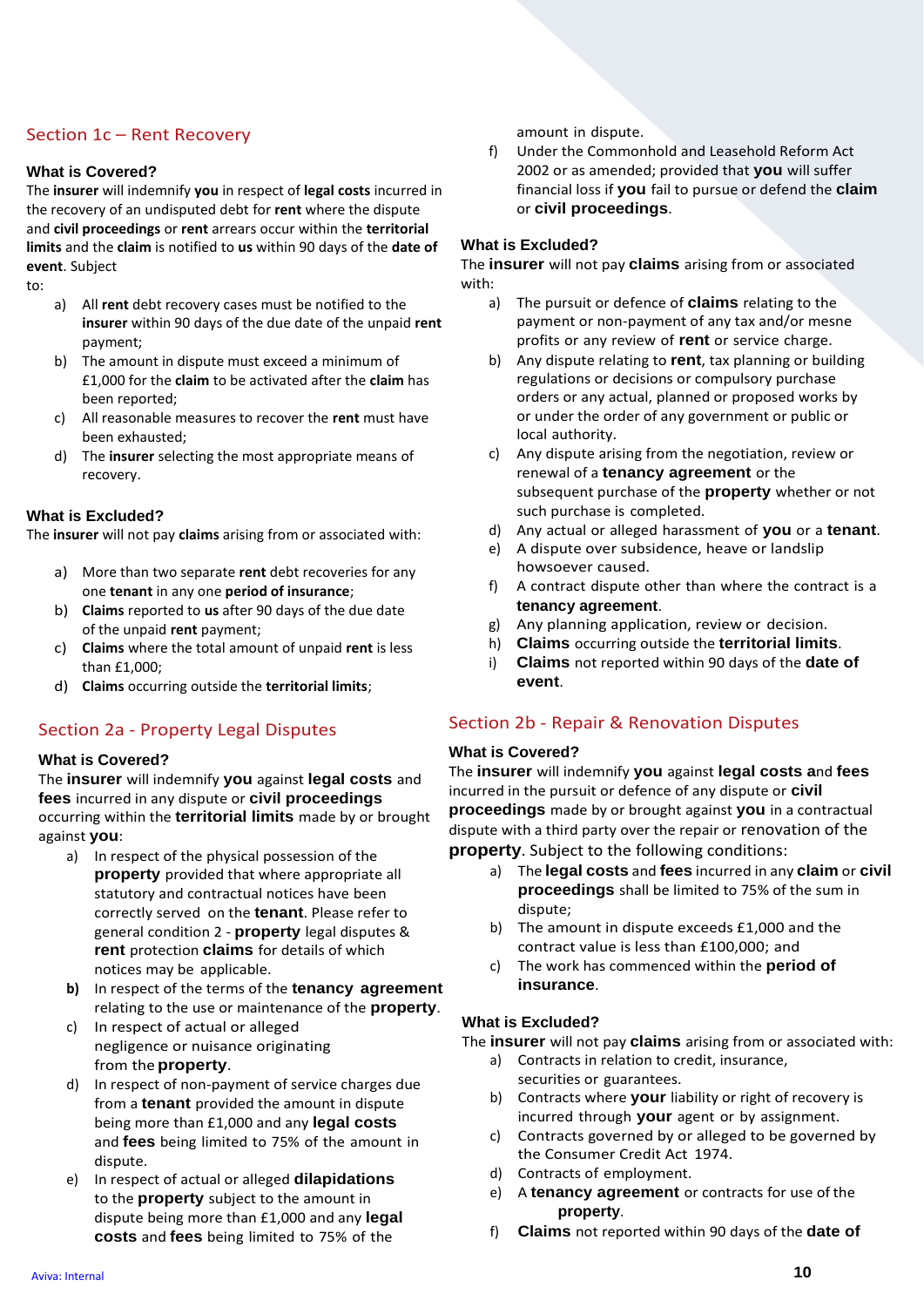#### **event**.

g) **Claims** occurring outside the **territorial limits**.

#### Section 2c - Health & Safety Prosecutions

#### **What is Covered?**

The **insurer** will indemnify **you** against **legal costs** and **fees** incurred within the **territorial limits** in:

- a) Defending a prosecution against **you** relating to the **property**, brought under the Health and Safety at Work Act 1974 in a court of criminal jurisdiction.
- b) An appeal by **you** against the service of an Improvement or Prohibition Notice under the Health and Safety at Work Act 1974 provided that the breach or alleged breach of the Health and Safety at Work Act or the Improvement or Prohibition Notice relates to the **property**.

#### **What is Excluded?**

The **insurer** will not pay **claims** arising from or associated with:

- a) Any prosecution relating to or arisingfrom any HMRC investigation.
- b) Any prosecution for offences against the person or offences of a sexual nature.
- c) Any prosecution for criminal damage.
- d) Any prosecution alleging dishonesty.
- e) Any **fees** or costs imposed by the Health and Safety Executive or any of its agents, for ongoing monitoring or assessment of **you** or the **property**.
- f) **Claims** not reported within 90 days of the **date of event**.
- g) **Claims** occurring outside the **territorial limits**.

#### Section 2d - Tax Protection

#### **What is Covered?**

The **insurer** will indemnify **you** against professional expenses incurred because of a HM Revenue & Customs Investigation provided that:

- a) **You** must maintain proper, complete truthful and up to date records, including making all returns at the time due without having to pay any penalty; and
- b) **You** must provide all information reasonably required by HM Revenue and Customs within the statutory time limits

#### **What is Excluded?**

The **insurer** will not pay **claims** arising from or associated with:

- a) Any **claims** where **you** are acting as a letting agent, management agent or a limited company.
- b) Any alleged tax avoidance scheme undertaken by **you**.
- c) **Claims** occurring when the Special Compliance Office is investigating **your** tax affairs.
- d) The normal reconciliation of annual accounts and

VAT returns.

- e) **Claims** where deliberate misstatements or omissions have been made to the authorities.
- f) Any issue of law, practice or procedure not directly connected with a **claim** under thissection.
- g) Any criminal prosecution.
- h) **Claims** where **your** tax affairs are being investigated solely because of an earlier investigation.
- i) Any **HMRC investigation**(s) arising within the first 30 days of the first **period of insurance** unless it can be evidenced that **you** previously held comparable legal expenses cover with another **insurer** immediately prior to the inception date of this policy.
- j) Taxes, fines, interest or any other duties or penalties imposed upon **you** by any HMRC authority or court or tribunal.
- k) **Claims** not reported within 90 days of the **date of event**.
- l) **Claims** occurring outside the **territorial limits**.

#### Section 3 - Attendance Expenses

#### **What is Covered?**

The **insurer** will pay net salary or wages, less any amount payable by the court, for **you** or any of **your** directors, partners or employees or of **your** letting managing agent, for the time off work to attend any court or tribunal hearing within the **territorial limits** as a:

- 1. Witness for **you** at the request of the **appointed representative**; or
- **2.** Defendant in **civil proceedings** for which the **insurer** has accepted the **claim**.

**We** will calculate the amount payable based on the duration of any valid absence from work, based on an eight hour day and calculated to the nearest half day. One day's pay will be calculated as 1/250th of the employee's total annual pay. Where an employee works part-time, the amount payable will be reduced on a pro-rata basis.

#### **What is Excluded?**

- a) Any amount exceeding £100 per person per day subject to a maximum of £1,000 for **any one claim**.
- b) **Claims** not reported within 90 days of the **date of event**.
- c) **Claims** occurring outside the **territorial limits**.
- d) Where the costs can be recovered from the relevant court or **your** employer.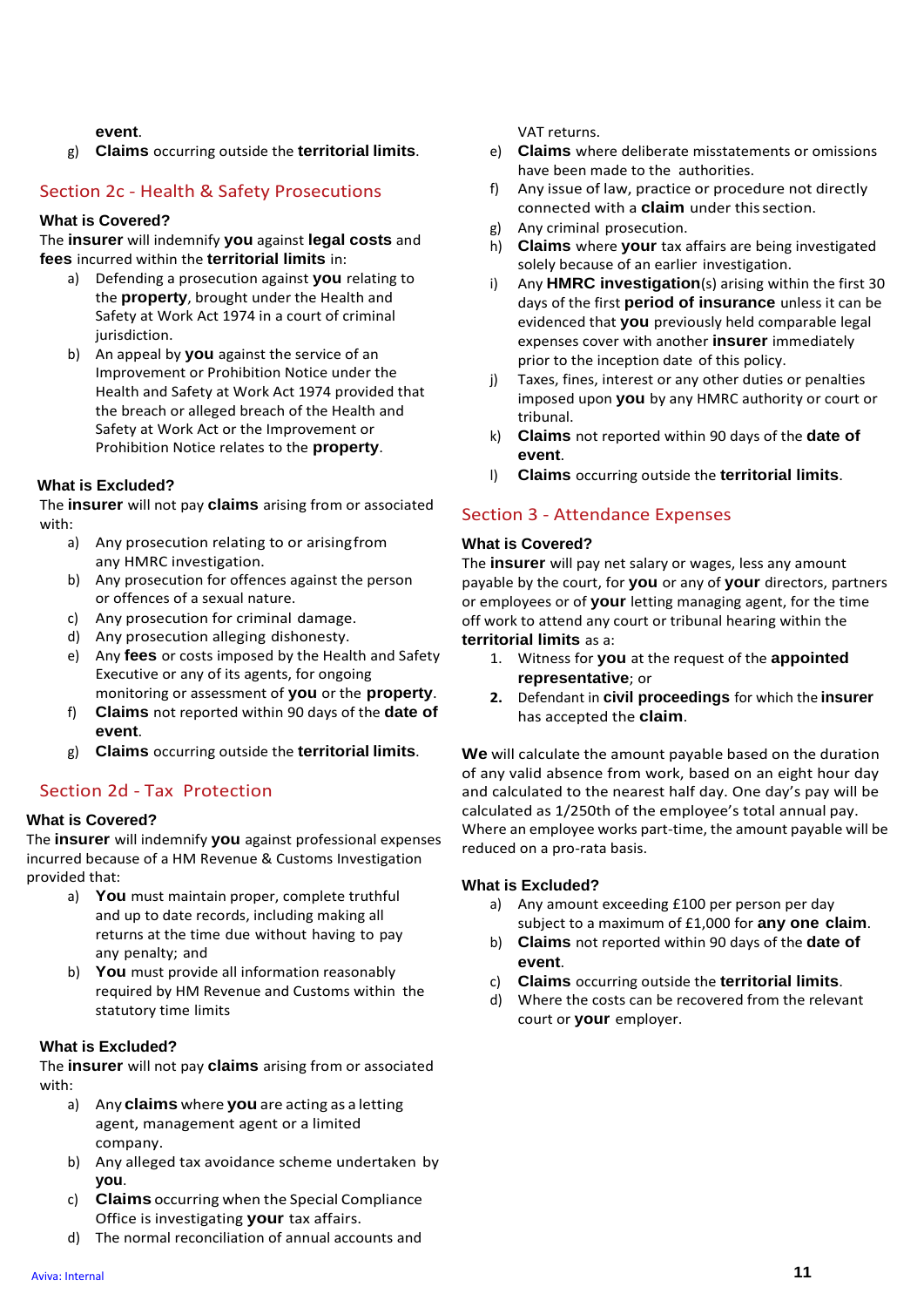### General Conditions

The following conditions apply to all sections of this policy. **You** must comply with them where applicable for **your** insurance to remain in full force and effect.

### 1. Tenancy Agreement

- a) The initial **tenancy agreement** must be for a fixed period of at least 6 months, except in Scotland where the scope of the **tenancy agreement** falls under the Private Housing (Tenancies) (Scotland) Act 2016;
- b) The **property** must be entirely residential and remain solely for residential use;
- c) The **tenant** must be aged 18 years or over;
- d) **You** must not allow the **tenant** into possession of the **property** until;
	- i. The **tenancy agreement** has been signed by all parties; and
	- ii. A satisfactory **tenant reference** and/or a satisfactory **guarantor** reference and signed **guarantor** agreement (where applicable) has been obtained before the start of the **tenancy agreement**; and
	- iii. All necessary statutory pre-grant notices to the **tenant** have been issued; and
	- iv. The first month's **rent** has been received in cash or cleared funds; and
- e) During the **tenancy agreement you** must:
	- i. Keep full and up to date rental records; and
	- ii. Not allow the **tenancy agreement** to be transferred to any other individual or organisation.

#### 2. Issue of statutory and contractual notices on the tenant

**We** will assist **you** by issuing the appropriate statutory and contractual notices on the **tenant**, on **your** behalf. If **you**  choose to issue these notices yourself, without assistance from **us**, **we** will not cover any additional loss of **rent** or any associated costs as a result of **your** failure in issuing the notices correctly.

Where **you** choose to issue and serve the appropriate statutory and contractual notices these must be completed within 14 days from the date **you** can legally serve the relevant notice on the **tenant** in accordance with the law of the country that the **property** is located in. In England and Wales the following notices may be applicable:

- Section 8 Housing Act 1988 Possession Notice
- Section 21 Housing Act 1988 Notice to Quit

If **you** need assistance with this process please call the **claims** helpline on 03003035885

#### 3. Claims

a) **You** must give notice to **us** within 90 days of the **date of event**;

- b) In the event of malicious damage by the **tenant**, **you**  must give notice to the police as soon as possible after **you** have become aware of it and obtain a valid crime reference;
- c) **You** must take all necessary precautions to reduce the risk of a **claim** and to prevent or minimise **legal costs**  and **fees** wherever possible. **Your** duty to take precautions includes (but is not limited to) ensuring that no action that could bring about a dispute is taken by **you**  or any other person associated with **you**;
- d) In order for any **claim** to be accepted under this policy, **we** must deem that there are **reasonable prospects of success** and that the **legal costs** in respect of the **claim**  will not be more than amount in dispute.
- e) All **legal costs** and **fees** are subject to an independent assessment to ensure that they have been incurred reasonably;
- f) All **legal costs**, and **fees** and any other costs may only be incurred with **our** prior written consent.
- g) **You** must take all steps necessary to assist in the recovery of any **claims** payment, **legal costs** and **fees**  from a third party where appropriate and where **you** are able to do so;
- h) **You** will not enter, or offer to enter, into any negotiation to settle the **claim** without **our** prior written approval to do so;
- i) **You** will not unreasonably withhold consent for **your appointed representative** to make an offer to settle the legal action;
- j) If an offer of settlement (which may include a **Part 36 Offer**) is made that **we** or the **appointed representative** would deem fair and **you** do not accept it, the **insurer** will not be liable for any further costs incurred;
- k) **You** will not withdraw from any legal action without **our** prior written

permission to do so;

- l) In some circumstances, where **we** decide it is appropriate, **we** may elect to pay **you** the sum of damages that **you** are seeking and then end or not begin **civil proceedings**, and the **insurer** will not be liable for any further costs incurred;
- m) **You** must cooperate with **us**, providing all necessary information and assistance to **us** as required;
- n) **We** reserve the right to:
	- i. Take over any **claim** or **civil proceedings** at any time and conduct them in **your** name;
	- ii. Negotiate or settle any **claim** or **civil proceedings** on **your** behalf;
	- iii. Contact **you** directly at any point concerning **your claim**;
- o) **We** may appoint an **appointed representative** to conduct an independent mediation to reach settlement of the legal action. **The appointed representative's** cost for mediation will be paid by us.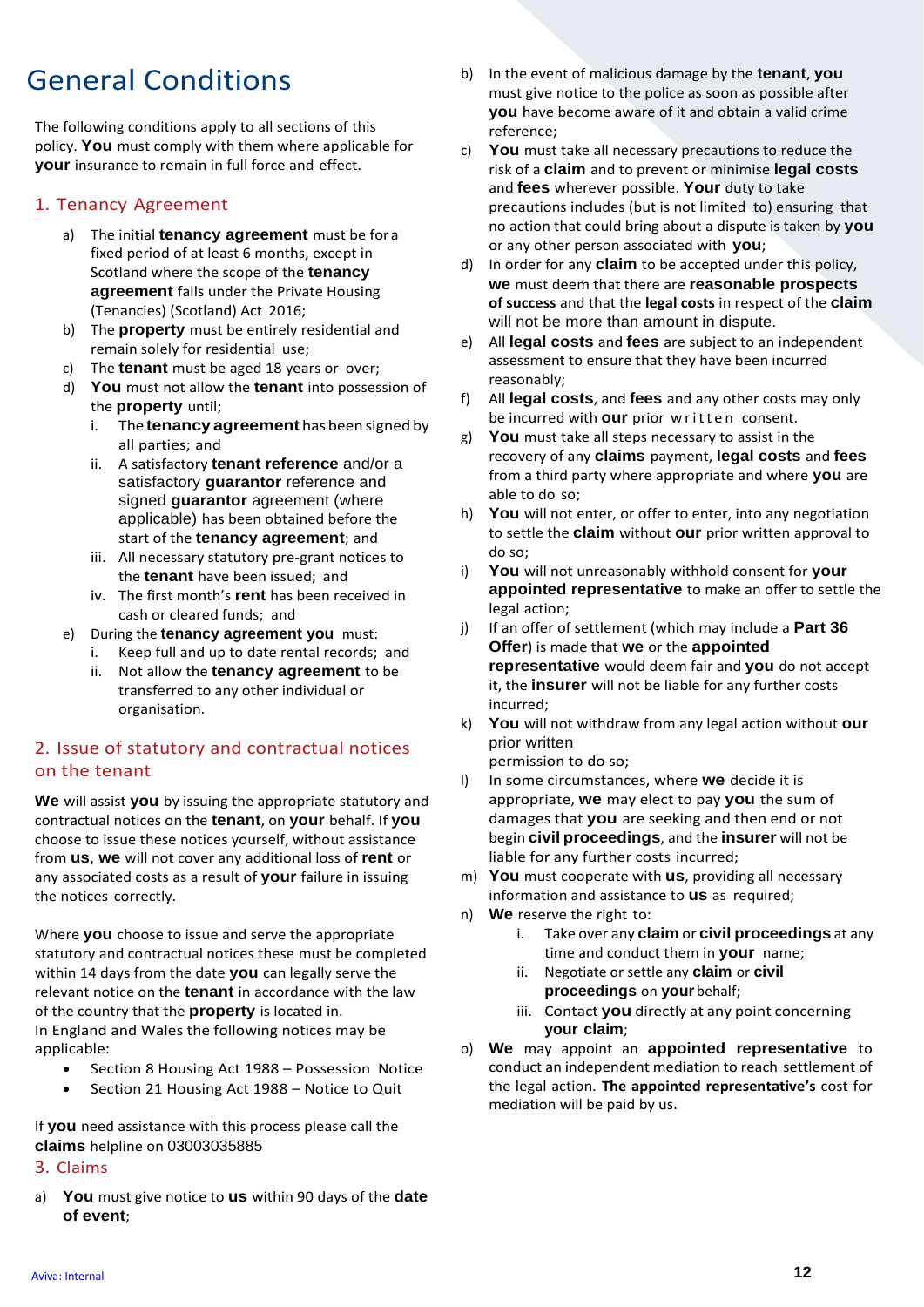p) If **you** receive any full or part payment towards the **rent** from the **tenant(s)** or on behalf of **tenant(s)** following notification of a **claim**, this must be declared to **us** within 30 days of receiving this payment, as payments may be applied against any outstanding arrears.

#### 4. Appointed Representative

- a) When **you** advise **us** of a **claim**, **we** will recommend an **appointed representative** from **our** panel of representatives to assist **you** and act on **your** behalf. If for any reason **you** are unhappy with **our** choice of representative, **we**  may recommend another;
- b) The **appointed representative** will have direct contact with **us** and must cooperate fully with **us**  always. **You** must cooperate with **your**  representative, providing all necessary information and assistance to them as required;
- c) **You** agree to **us** having access to **your appointed representative**'s file relating to **your claim**. **You** will be considered to have provided express consent to **us** or **our** appointed agent to access the file for auditing, quality and cost control purposes.

#### 5. Cancellation

- a) **You** may cancel this policy at any time after the date **We** have received the premium by providing at least 30 days' written notice to **Us**.
- b) If there is a default under **Your** Aviva credit agreement which finances this policy, **We** may cancel this policy by providing written notice to **You** in accordance with the default termination provisions set out in **Your** Alan Boswell Insurance Brokers Ltd credit agreement.

If **Your** policy is cancelled under (a) or (b) above, **We** may, at **Our** discretion, refund to **You** a proportionate part of the premium paid for the unexpired period. This is provided that, during the current Period of Insurance, there has been no:

(i) **claim** made under the policy for which **We** have made a payment

- (ii) **claim** made under the policy which is still under consideration
- (iii) incident which **You** are aware of and which is likely to give rise to a **claim**, and which has already been, or is yet to be, reported to **Us**.
- c) Where there is no Aviva credit agreement to finance this policy, **We** will cancel this policy from the inception date if the premium has not been paid and no return premium will be allowed. Such cancellation will be confirmed in writing by **Us** to **Your** last known address.
- d) We may also cancel this policy at any time by providing at least 30 days' written notice to **Your** last known address.

**We** will refund a proportionate part of the premium for the unexpired period provided that, during the current Period of Insurance, there has been no:

- (i) **claim** made under the policy for which **We** have made a payment
- (ii) **claim** made under the policy which is still under consideration
- (iii) incident which **You** are aware of and which is likely to give rise to a **claim**, and which has already been, or is yet to be, reported to **Us***.*

### 6. Counsel's Opinion

Where reasonable and necessary, the **insurer** may obtain at **our** own cost, advice on prospects for **your claim** from an independent barrister. This will be in the event that there is a dispute on the prospects of success for **your claim**, between **your** choice of **appointed representative** and **our panel solicitor**s.

#### 7. Arbitration Clause

A dispute between **you** and **us** may arise, which may be referred to an arbitrator, who shall be either a solicitor or a barrister who **you** and **we** agree on in writing. If an arbitrator cannot be agreed then an arbitrator will be appointed by the authorised body identified in the current arbitration legislation. The decision of the arbitration shall be final and binding on both parties and he or she will decide who should pay the costs of the arbitration. If costs are awarded against **you**, they are not covered under this policy. This arbitration condition does not affect **your** rights to take separate legal action. If a disputed **claim** is not referred to arbitration within 12 months of **your claim** being turned down, **we** will treat the **claim** as abandoned.

#### 8. Statutory Regulations

In all matters relating to the performance of this insurance contract, it is the responsibility of both **you** and **us** that **we** both respectively comply with all Acts of Parliament and with all orders, regulations and byelaws made with statutory authority by Government Departments or by local or other authorities. The cost of meeting the requirements of this clause will be payable by **you** and **us** in **our** own rights respectively.

#### 9. Severability Clause

If any term of this contract of insurance is to any extent invalid, illegal or incapable of being enforced, such term will be excluded to the extent of such invalidity, illegality or unenforceability, all other terms will remain in full force and effect.

#### 10. Proportionality

Where an award of damages is the only legal remedy to a dispute and the cost of pursuing **civil proceedings** is likely to exceed the value of any such award of damages, the most the **insurer** will pay in respect of **legal costs**  and **fees** is the value of the likely award of damages.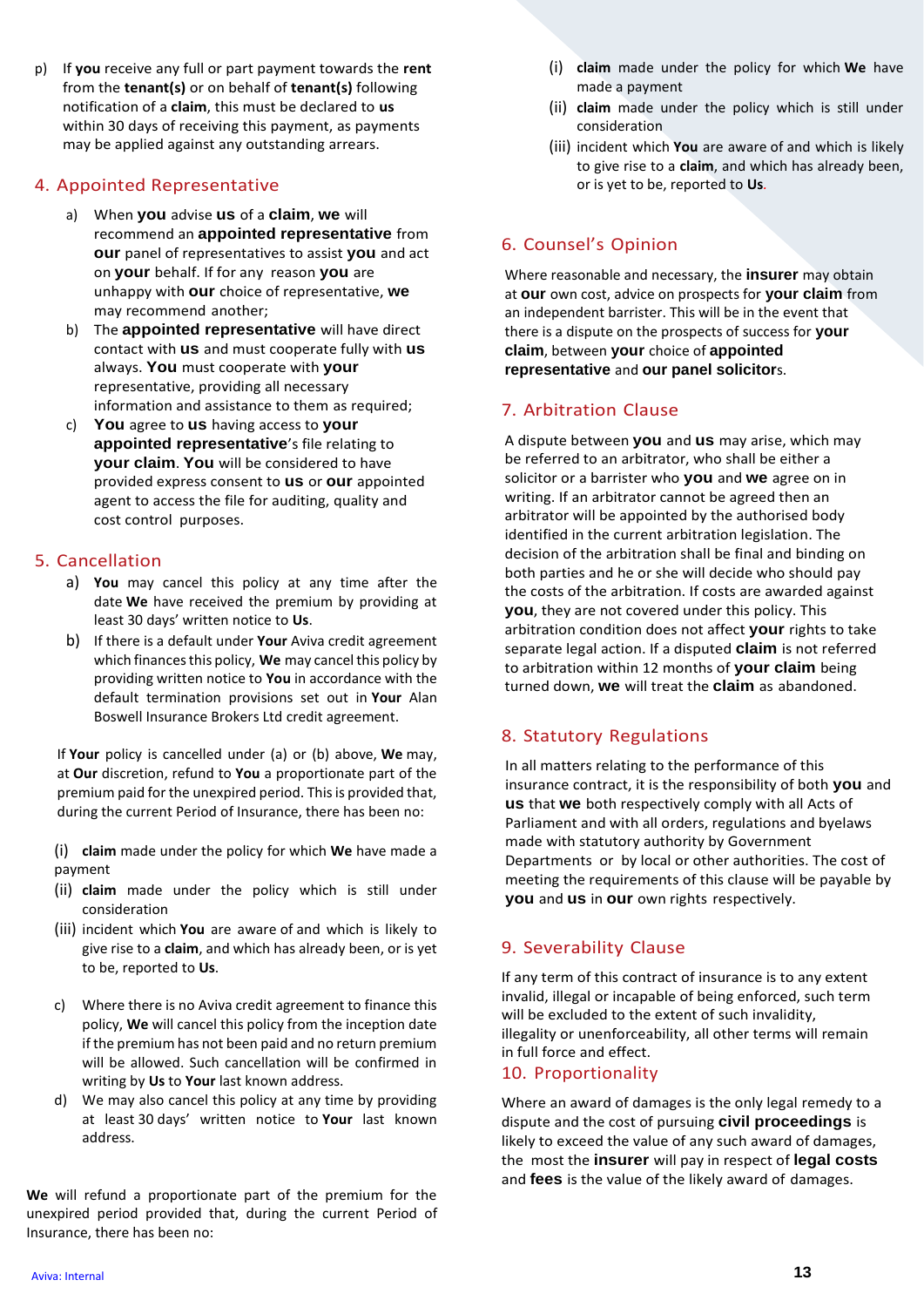#### 11. Acts of Parliament

All references to Acts of Parliament in this policy shall include the equivalent laws in Scotland, Northern Ireland, the Isle of Man and the Channel Islands and shall include any subsequent amendments, re-enactments or regulations

would have increased it by more than **We** did, or would not have reduced it or would have reduced it by less than **We** did, Our liability for any loss amount payable shall be limited on a proportionate basis, as outlined in Schedule 1 to the Insurance Act 2015.

This condition operates in addition to any provisions relating to underinsurance in this policy.

#### 12. Non Disclosure, Misrepresentation or Misdescription

#### **(a) Before this policy was entered into**

If **You** have breached **You**r duty to make a fair presentation of the risk to **Us** before this policy was entered into, then:

- where the breach was deliberate or reckless, **We** may avoid this policy and refuse all **claims**, and keep all premiums paid;
- where the breach was neither deliberate nor reckless, and but for the breach:
	- o **We** would not have agreed to provide cover under this policy on any terms, **We** may avoid this policy and refuse all **claims**, but will return any premiums paid;
	- o **We** would have agreed to provide cover under this policy but on different terms (other than premium terms), **We** may require that this policy includes such different terms with effect from its commencement and/or
	- o **We** would have agreed to provide cover under this policy but would have charged a higher premium, **Our** liability for any loss amount payable shall be limited to the proportion that the premium **We** charged bears to the higher premium **We** would have charged, as outlined in Schedule 1 to the Insurance Act 2015.

#### **(b) Before a variation was agreed**

If **You** have breached **Your** duty to make a fair presentation of the risk to **Us** before any variation to this policy was agreed, then:

- where the breach was deliberate or reckless, **We** may cancel this policy with effect from the date of the variation, and keep all premiums paid
- where the breach was neither deliberate nor reckless, and but for the breach:
	- o **We** would not have agreed to the variation on any terms, **We** may treat this policy as though the variation was never made, but will return any additional premiums paid
	- o **We** would have agreed to the variation but on different terms (other than premium terms), **We** may require that the variation includes such different terms with effect from the date it was made, and/or
	- o **We** would have agreed to the variation but would have increased the premium, or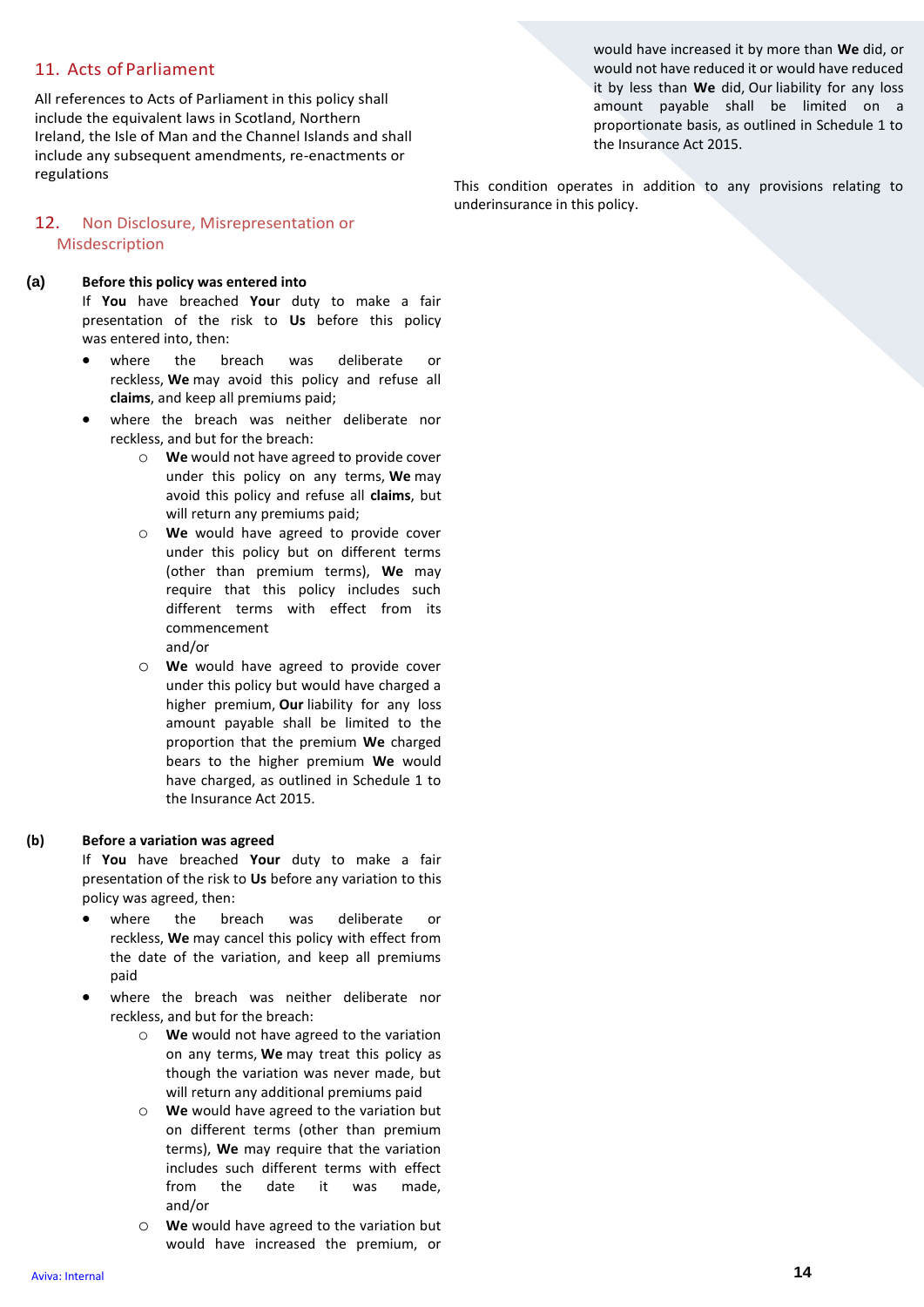## General Exclusions

The **insurer** will not be liable in respect of any of the following:

- 1. Any dispute:
	- a) arising during the first 60 days of the first **period of insurance**, if the **tenancy agreement**  commenced before the inception date of this policy; or
	- b) arising during the first 60 days of the first **period of insurance**, unless it can be evidenced that **you** previously held comparable legal expenses cover for a minimum of six months with another **insurer** immediately prior to inception of this policy;
- 2. Any **claim** not notified to **us** within 90 days of the **date of event**;
- 3. Any **claim** for amounts in excess of the **limit(s) of indemnity**;
- 4. Any **claim** where the **date of event** is outside the **period ofinsurance** and which has given rise, or which **you** knew or ought reasonably to have known may give rise to, a dispute by or against **you**;
- 5. Any **claim** where the **deposit** is not properly protected in accordance with the relevant legislation or **deposit** replacement scheme;
- 6. Any **claim** made, brought or commenced outside the **territorial limits**;
- 7. Any **claim** under this policy where **you** have not obtained a satisfactory **tenant reference** or the **guarantor** has not met the **guarantor** criteria (if applicable).
- 8. Any increased **claims** costs as a result of legal notices being served incorrectly;
- 9. **Legal costs** and **fees** incurred whilst **you** are bankrupt, in administration or in receivership, or if **you** have entered into a voluntary agreement with creditors;
- 10. The pursuit or defence of the payment or non- payment of any tax;
- 11. **Claims** relating to subsidence, ground heave, landslip, mining or quarrying;
- 12. Any planning application review or decision;
- 13. The defence in **civil proceedings** against **you** arising from injury or disease;
- 14. Fines or other penalties imposed by a court or tribunal;
- 15. If at the time any **claims** are made by **you** under this policy there is any other insurance covering the same liability, the **insurer** will not be liable to pay or contribute more than their proportion of the **claim**;
- 16. Any **claim** arising out of the deliberate, conscious, intentional or negligent disregard

by **you** of the need to take all reasonable steps to avoid and prevent **claims**, **civil proceedings** or disputes;

- 17. Any dispute with Government or Local Authority departments concerning the imposition of statutory charges;
- 18. Any dispute between **you** and any parent or subsidiary company or partner;
- 19. Any dispute between **you** and the **insurer**, the **appointed representative**, or **your broker**;
- 20. Any **claim** arising out of breach or alleged breach of confidentiality or passing of information whether related to intellectual **property** or not or the use or alleged use of any intellectual **property**;
- 21. Any **claim** relating to alleged violence or dishonesty on **your** part;
- 22. Any **legal costs**and **fees**incurred inany appeal proceedings, unless:
	- a) **we** agreed to cover the original **claim**;
	- b) **we** deem that the matter has **reasonable prospects of success**; and
	- c) **we** are notified of the decision to appeal at least 7 days before the deadline to appeal.
- 23. Any **claim** where **you** have not adhered to the Homes (Fitness for Human Habitation) Act 2018
- 24. Judicial review;
- 25. Any **claim**, loss, legal liability or any loss of, or damage to, **property** directly or indirectly caused by or contributed to by seepage, pollution or contamination of any kind;
- 26. Any **legal costs** and **fees** which **you** should or would have had to incur irrespective of any dispute;
- 27. Any **claim** arising from or relating to a class action.
- 28. Any **claim** or expense of any kind caused directly or indirectly by:
	- a) ionising radiation or radioactive contamination from any nuclear fuel or waste which results from the burning or nuclear fuel; or
	- b) the radioactive, toxic, explosive or other dangerous properties of nuclear machinery or any part of it.
- 29. Any loss or damage caused by any sort of war, invasion or revolution.
- 30. Any loss or damage caused by pressure waves caused by aircraft or other flying objects moving at or above the speed of sound.
- 31. Any loss, damage, liability, cost or expense of any kind directly or indirectly caused by, resulting from or in connection with any act of terrorism.
- 32. Any dispute between landlord and letting agent and/or managing agent.